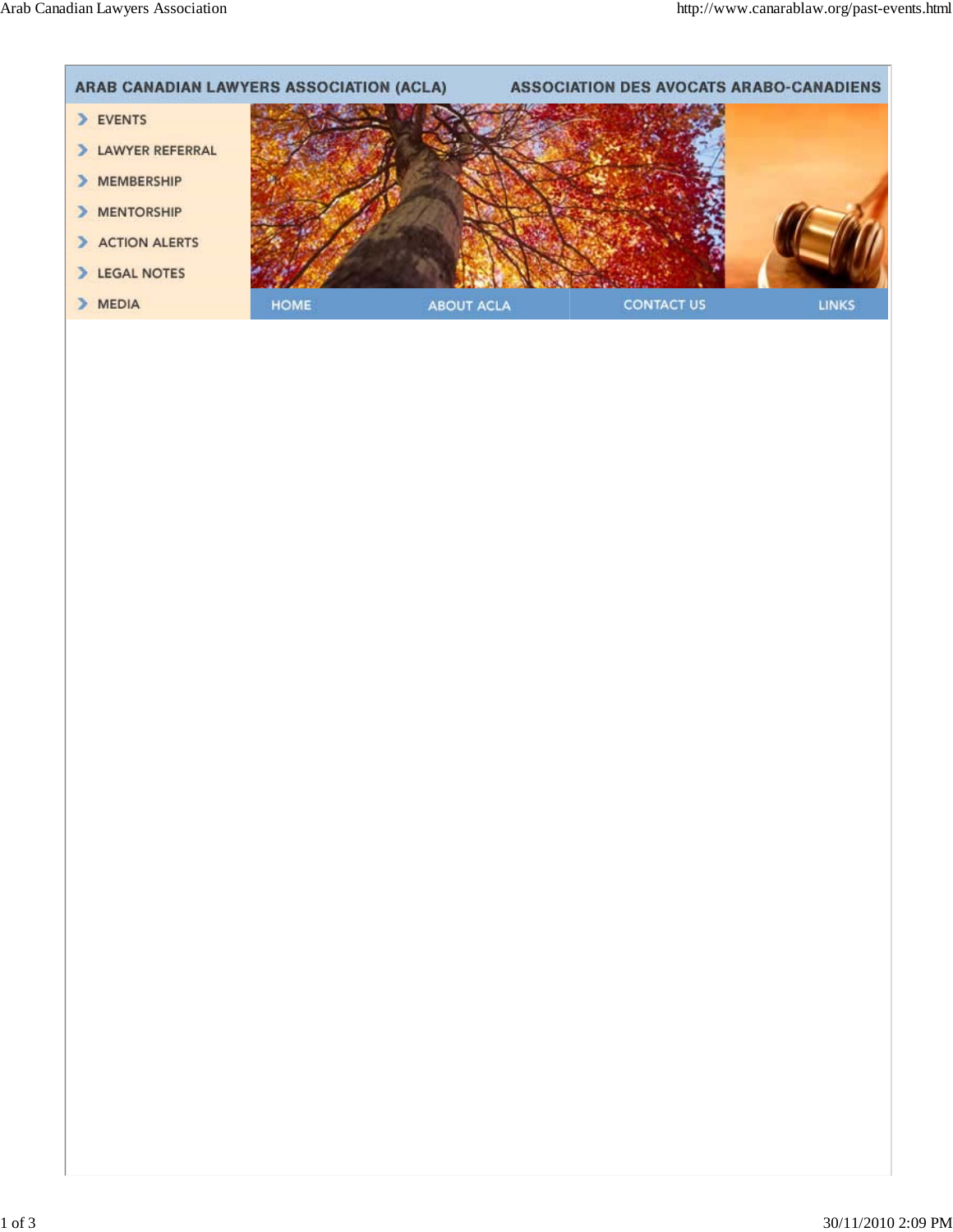# **PAST EVENTS**

## ACLA COMMUNITY LEGAL SERIES: UNDERSTANDING ONTARIO'S FAMILY LAWS

ACLA held its first Community Legal Series in November 2007. The Community Legal Series aims to provide the Arab community with an understanding of various areas of law and how it affects them. The family law session was led by Fadwa Yehia, an Arabic-speaking family lawyer and member of ACLA. Please visit Legal Notes to listen to the family law session.

### MCLA/ACLA SOCIAL DINNER

On February 22, 2007, the Muslim Canadian Lawyers Association invited ACLA and its members to join them at the Marché for their regular networking dinner. Candidates in the upcoming bencher elections who have been involved with the Arab and Muslim communities were invited to speak to members. Amina Sherazee, Rocco Galati, Avvy Go and Raj Anand were in attendance. Julian Falconer was unable to attend. It was a fun evening and we thank the MCLA for the invitation.

### AGM 2006

On June 6, 2006, ACLA held its AGM at Friends House. The guest speaker for the evening was Barbara Hall, Chief Commissioner of the Ontario Human Rights Commission. She spoke about changes to the Commission and human rights concerns of the Arab and Muslim community in Ontario. Afterwards, the new executive committee was introduced and members had an opportunity to discuss ACLA current and future initiatives. Thank you to everyone who participated in this evening.

### INAUGURAL EVENT, JUNE 2005

On June 1, 2005, the Arab Canadian Lawyers Association Executive Committee hosted an Inaugural Event at the historic Campbell House in Toronto. Approximately 50 people were in attendance for the successful launch of ACLA. Guests had an opportunity to meet and socialize with law and articling students, sole practioners, junior and senior lawyers, partners, and the honoured guests of the evening: Chief Justice Allan Lutfy and Justice Douglas Campbell of the Federal Court and Professor Reem Bahdi from the University of Windsor Law School.